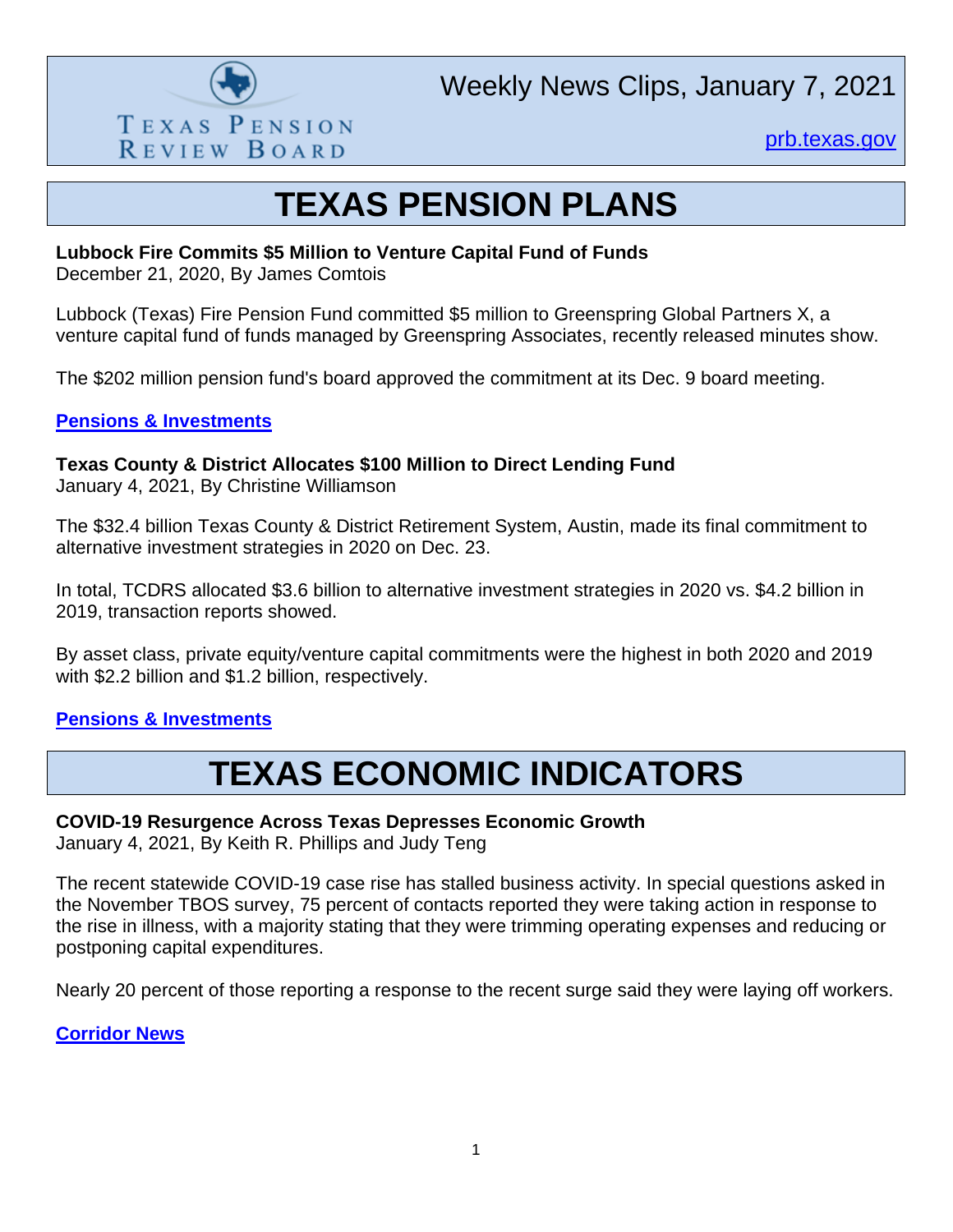## **Texas Economy Took a Big Hit in 2020, Data Shows**

January 5, 2021, By Richard Williamson

The year started with collections of a record \$3.08 billion in January, an 8.9% increase year over year. Collections remained positive through March, the first month of the national emergency declaration.

The December data also showed how deeply the recession struck the state's hotel industry. Hotel occupancy taxes of \$26 million were down nearly 49% from December 2019. Those taxes support bonds for convention centers, convention hotels and sports facilities across the state.

Total sales tax revenue for the three months ending in December was down 5% compared to the same period a year ago.

Sales tax is the largest source of state funding for the state budget, accounting for 59% of all tax collections.

## **[The Bond Buyer](https://www.bondbuyer.com/news/texas-economy-took-a-big-hit-in-2020-data-shows)**

## **Oil Closes Above \$50, Marking Another Milestone in Pandemic Recovery**

January 6, 2021, By Paul Takahashi

Oil closed above \$50 a barrel for the first time since February, marking a significant milestone toward Houston's recovery from the worst oil bust in a generation.

West Texas Intermediate, the U.S. crude benchmark, settled at \$50.63 a barrel in New York on Wednesday, the highest close in more than 10 months and a dramatic turnaround from late April, when prices went negative for the first time in history. Analysts say \$50 oil is enough for many U.S. shale companies to break even, but not quite high enough to make a profit.

## **[Houston Chronicle](https://www.houstonchronicle.com/business/energy/article/Oil-closes-above-50-marking-another-milestone-15850855.php)**

# **NATIONAL PENSION, INVESTMENTS & LEGAL**

**Public Pension's Share of Government Spending More Than Doubles in 16 Years** December 23, 2020, By Michael Katz

The percentage of all US state and local government spending used to fund pension benefits for employees more than doubled between 2002 and 2018, according to the National Association of State Retirement Administrators (NASRA).

NASRA said in a brief that the most recent US Census Bureau data shows that the share of state and local government spending used to fund pension benefits for state and local government workers jumped to 5.2% in 2018 from 2.3% in 2002.

#### **[Chief Investment Officer](https://www.ai-cio.com/news/public-pensions-share-government-spending-doubles-16-years/)**